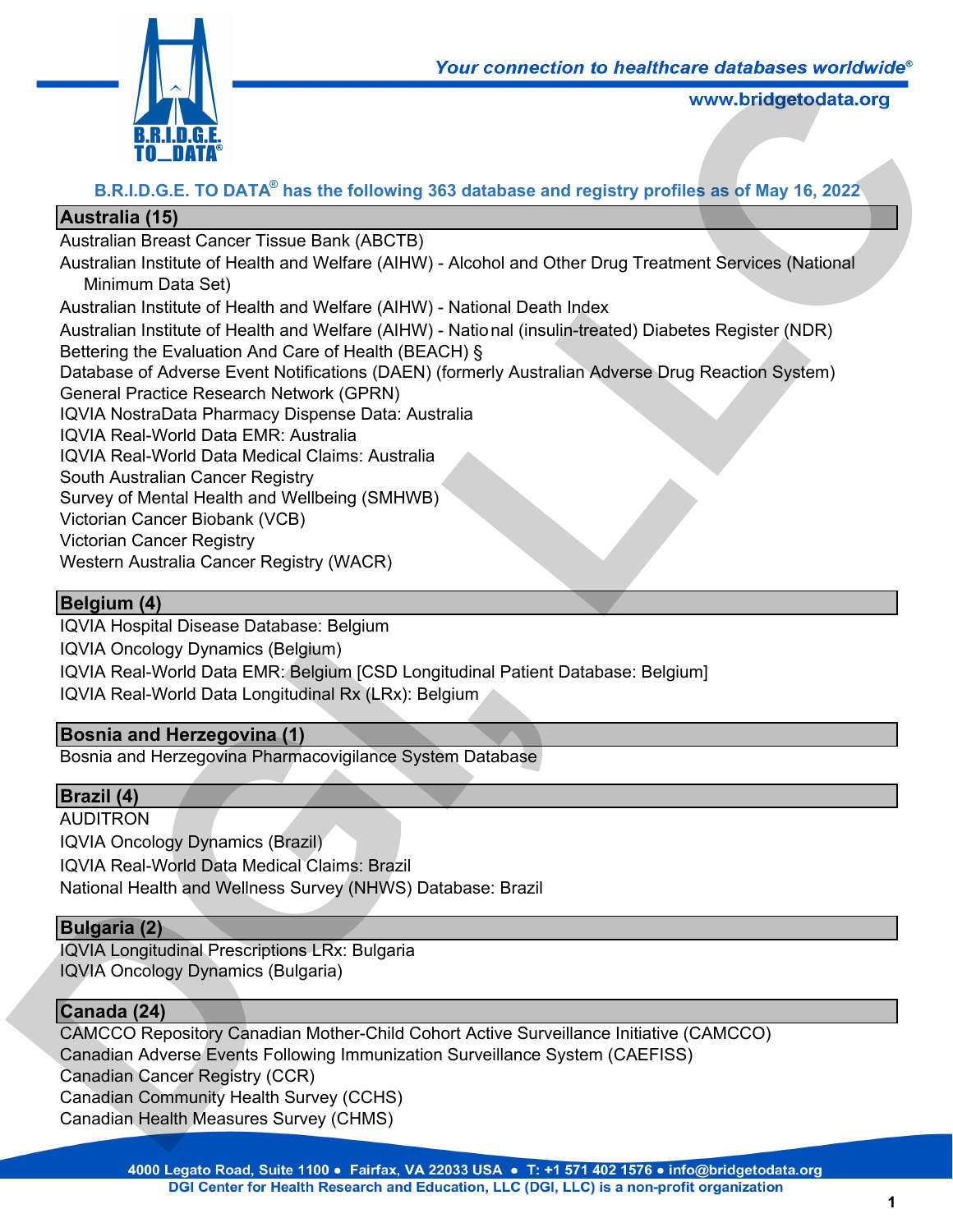

Discharge Abstract Database (DAD) IMS LifeLink® MedMap § IQVIA Real-World Data Adjudicated Claims: Canada IQVIA Real-World Data EMR: Canada IQVIA Real-World Data Longitudinal Patient Data - Pharmacy: Canada Manitoba Population Health Research Data Repository: Bone Mineral Density Database (BMD) Manitoba Population Health Research Data Repository: CENSUS Database Manitoba Population Health Research Data Repository: Drug Database (DPIN) Manitoba Population Health Research Data Repository: Emergency Department Information System (EDIS) Manitoba Population Health Research Data Repository: Health Insurance Registry Manitoba Population Health Research Data Repository: Home Care Manitoba Population Health Research Data Repository: Hospital Abstracts Database (HAD) Manitoba Population Health Research Data Repository: Long Term Care Utilization Manitoba Population Health Research Data Repository: Manitoba Immunization Monitoring System (MIMS) Manitoba Population Health Research Data Repository: Medical Services Database (MSD) Manitoba Population Health Research Data Repository: Mental Health Management Information System (MHMIS) National Population Health Survey (NPHS) Quebec Cancer Registry (Le Registre québécois du cancer - RQC) **Four Connection to nealthcare databases worrowing<br>
www.bridgetodata.org<br>
www.bridgetodata.org<br>
data<br>
LICCC SISUS Database<br>
Intoy: CENSUS Database (DMD)<br>
LICCC CINSUS Database (DPIN)<br>
LICCCC: Henry Department Information S** 

Saskatchewan Health, Multiple Linkable Population Databases

## **China (7)**

China Health and Nutrition Survey (CHNS) IQVIA Oncology Dynamics (China) National Central Cancer Registries National Health and Wellness Survey (NHWS) Database: China Shanghai Food and Drug Administration (FDA) Elderly Population Health Survey Database Shanghai Food and Drug Administration (FDA) Hospital Medical Record Database Shanghai Spontaneous Adverse Drug Reaction (ADR) Reporting Database **China Health and Nutrition Survey (CHNS)**<br>
China Health and Nutrition Survey (CHNS)<br>
National Central Cancer Registries<br>
National Health and Wellness Survey (NHWS) Database: China<br>
National Health and Wellness Survey (NHW

## **Croatia (1)**

Croatian PV Database (Halmed PV DB)

## **Czech Republic (1)**

IQVIA LRx Claims: Czech Republic

### **Denmark (5)**

Aarhus University Prescription Database § Danish Cancer Registry Medicinal Product Register at Statistics Denmark Nordic Cancer Registries Database (NORDCAN) Odense University Pharmacoepidemiologic Database (OPED)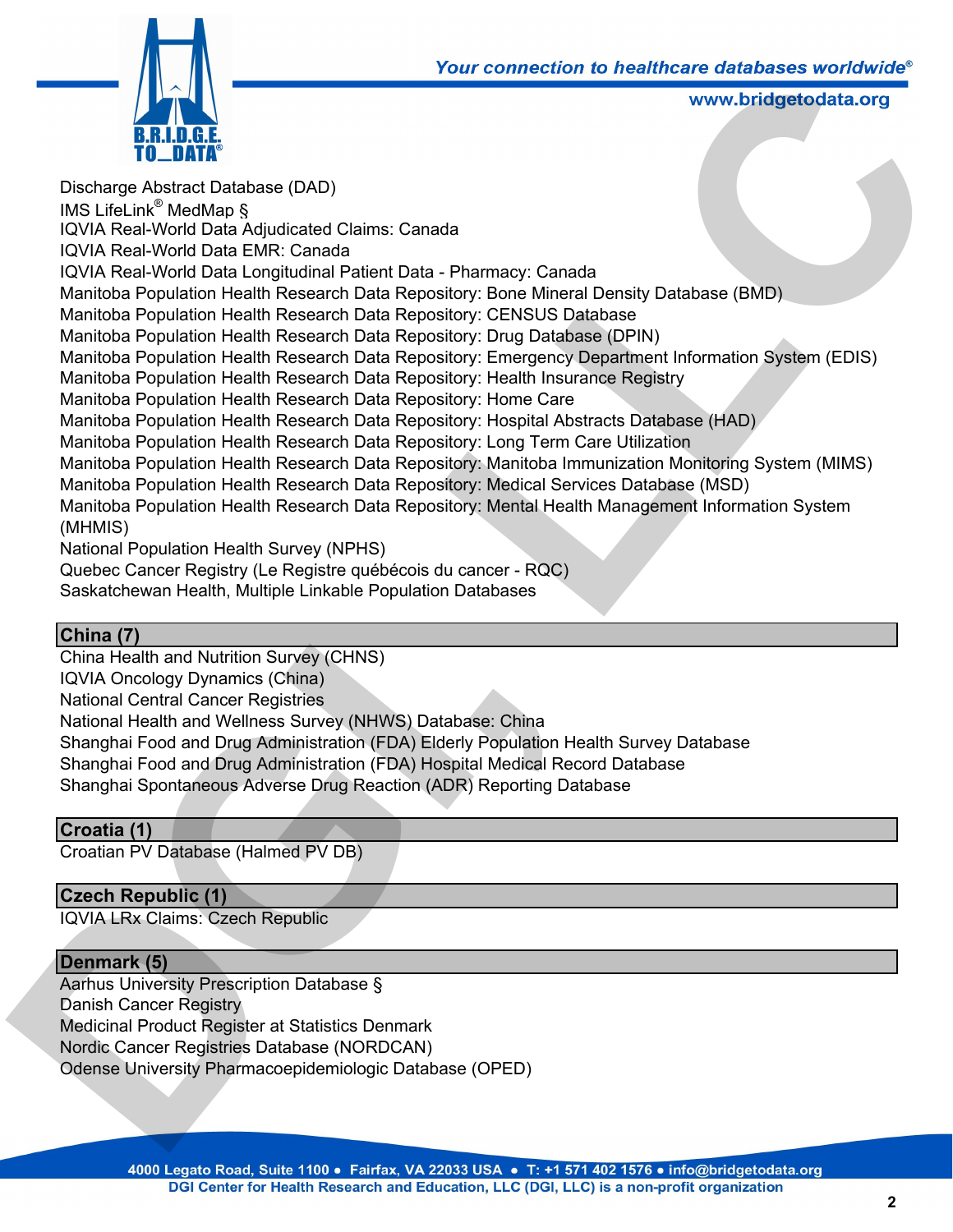

# **Egypt (1)**

Egypt National Population-based Cancer Registry (NPCR)

### **Estonia (5)**

Estonian Abortion Registry Estonian Cancer Registry Estonian Cause of Death Registry Estonian Health Insurance Fund (EHIF) Prescription Database Estonian Medical Birth Registry

### **Faroe Islands (1)**

Faroese Cancer Registry

## **Finland (7)**

Care Register for Health Care [formerly Finnish National Hospital Discharge Register (FHDR)] Finnish Cancer Registry Finnish Medical Birth Registry Finnish National Infectious Diseases Register (NIDR) \*\* Finnish Register of Visual Impairment IQVIA Real-World Data Prescription Dynamics (Finland) National Institute for Health and Welfare Finland (THL) Register of Induced Abortions \*\* Four connection to healthcare databases worldwide<br>www.bridgetodata.org<br>(NPCR)<br>on Database<br>and Hospital Discharge Register (FHDR)]<br>NR) \*\*

### **France (17)**

AUDIPOG

COhort in Lung Transplantation (COLT) Enquête Santé et Protection Sociale (ESPS) - Health, Health Care and Insurance Survey § Evaluation chez la Femme Enceinte des MEdicaments et de leurs RISque (EFEMERIS) French Birth Defect Registry (REMERA) French Communicable Diseases Computer Network (FCDN - The Sentinel Network) French Cystic Fibrosis Patient Registry The French Multiple Sclerosis Registry [Observatoire français de la sclérose en plaques – OFSEP] The French Pharmacovigilance System Database IQVIA Oncology Dynamics (France) IQVIA Real-World Data Diabetes Enriched EMR: France [QuintilesIMS Diabetes Cohort] IQVIA Real-World Data EMR Disease Analyzer: France IQVIA Real-World Data EMR LRx: France IQVIA Real-World Data Longitudinal Rx (LRx): France Paris Registry of Congenital Malformations Programme de Médicalisation des Systèmes d'Information (PMSI; French Medico-administrative Database) **France (17)**<br>AUDIPOG<br>COhort in Lung Transplantation (COLT)<br>Enquête Santé et Protection Sociale (ESPS) - Health, Health Care and Ins<br>Evaluation chez la Femme Enceinte des MEdicaments et de leurs RISque<br>French Dirth Defect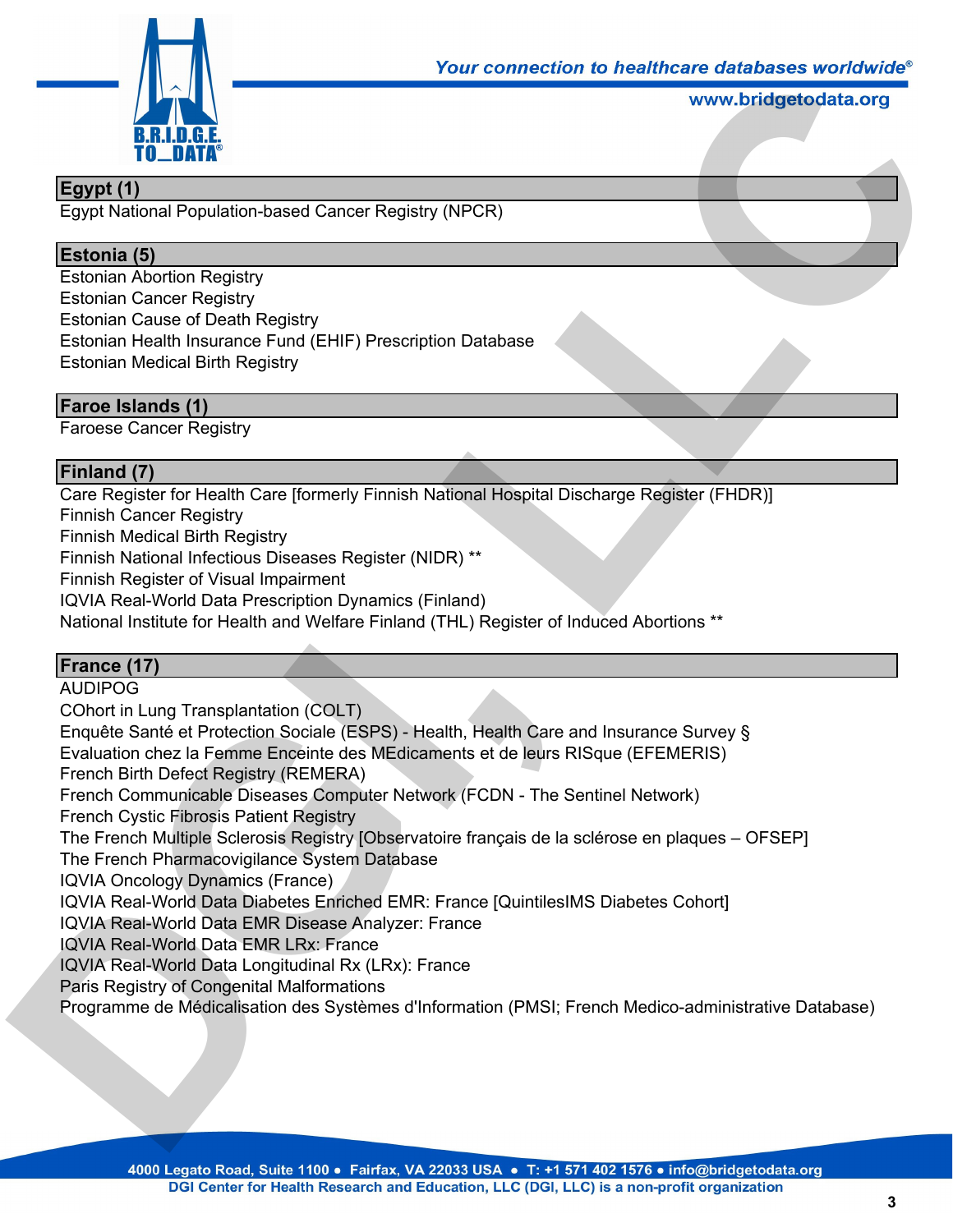

# **Germany (13)**

ADOReg / DeCOG Arzneimittelsicherheit in der Psychiatrie - Drug Safety Program in Psychiatry (AMSP) § CSD Longitudinal Patient Database: Germany § European Registry of Severe Cutaneous Adverse Reactions (RegiSCAR) German Centre for Cancer Registry Data (ZfKD) German Health Risk Institute (HRI) Database § German In Vitro Fertilization Registry (Deutsches IVF-Register - D $\cdot$ I $\cdot$ R $^{\circledast})$ The German Pharmacoepidemiological Research Database (GePaRD - BIPS database) IQVIA Disease Analyzer: Germany IQVIA Oncology Dynamics (Germany) IQVIA Real-World Data Longitudinal Rx (LRx): Germany National Health and Wellness Survey (NHWS) Database: Germany PsoBest Registry Four connection to nealthcare databases worldwide<br>
www.bridgetodata.org<br>
Lety Program in Psychiatry (AMSP) §<br>
Reactions (RegiSCAR)<br>
VF-Register - D·I·R<sup>®</sup>)<br>
Database (GePaRD - BIPS database)<br>
rmany<br>
Thany<br>
Reactions (Ferma

## **Hungary (3)**

Hungarian Case-Control Surveillance of Congenital Abnormalities (HCCSCA) Hungarian Congenital Abnormality Registry (HCAR) IQVIA LifeLink: Hungary

### **Iceland (5)**

Icelandic Birth Registry Icelandic Cancer Registry National Causes of Death Register National Patient Registry (NPR) The Prescription Medicines Register (PMR)

### **India (2)**

Computerized Database for ADR Reporting District Level Household and Facility Survey (DLHS)

### **Iran (1)**

Tabriz Registry of Congenital Anomalies (TROCA)

### **Ireland (1)**

IQVIA LRx Treatment Dynamics: Ireland

## **Israel (17)**

Clalit Health Services Computerized Database Israel National Cancer Registry (INCR) Maccabi Healthcare Services (MHS) Cancer Register Maccabi Healthcare Services (MHS) Cardiovascular Registry Maccabi Healthcare Services (MHS) Chronic Kidney Disease (CKD) Registry Icelandic Birth Registry<br>
Icelandic Cancer Registry<br>
National Causes of Death Register<br>
National Patient Registry<br>
The Prescription Medicines Register (PMR)<br> **India (2)**<br>
Computerized Database for ADR Reporting<br>
District L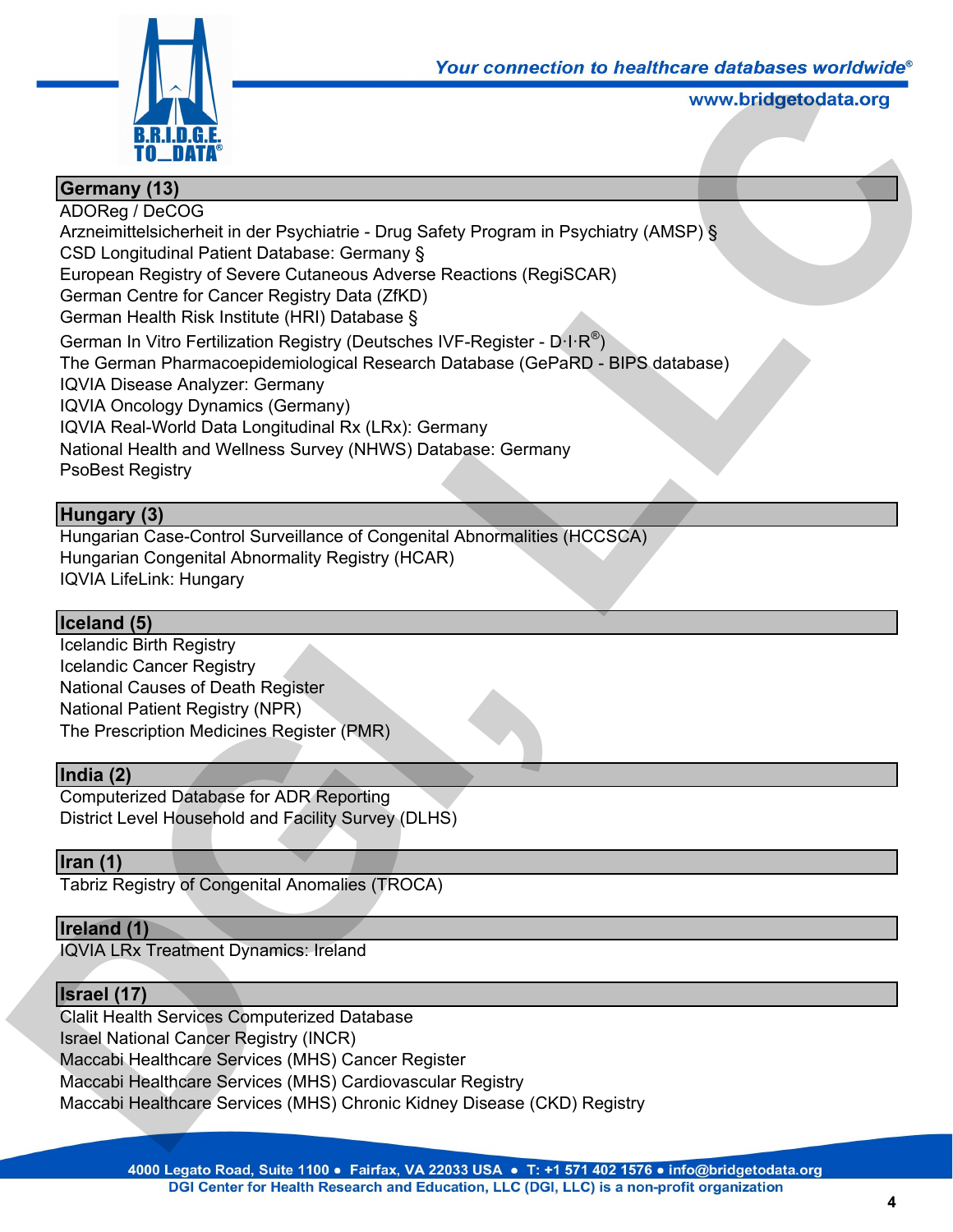

Maccabi Healthcare Services (MHS) Chronic Obstructive Pulmonary Disorder (COPD) Registry Maccabi Healthcare Services (MHS) Clinical Database Maccabi Healthcare Services (MHS) Cognitive Disorders Registry Maccabi Healthcare Services (MHS) Diabetes Registry Maccabi Healthcare Services (MHS) HCV Registry Maccabi Healthcare Services (MHS) Home Care Registry Maccabi Healthcare Services (MHS) Hypertension Registry Maccabi Healthcare Services (MHS) Infertility Registry Maccabi Healthcare Services (MHS) Osteoporosis Registry Maccabi Healthcare Services (MHS) Severe Mental Illnesses Registry Maccabi Healthcare Services (MHS) Warfarin Treatment Registry Maccabi Healthcare Services (MHS) Weight Disorders Registry **LACATE THE CONDUCT CONDUCT CONDUCT CONDUCT CONDUCT CONDUCT THE VERTILE THE VERTILE THE VERTILE THE SAME THE SAME SAME DATA THE SAME DATA THE SAME SEGRISTLY<br>
LACATE SAME SEGRISTLY<br>
LACATE SAME SAME SAME SAME SAME SAME SAME** 

# **Italy (10)**

Gruppo Italiano di Farmacovigilanza nell Anziano - Italian Group of Pharmacoepidemiology in the Elderly (GIFA)

IQVIA LRx LifeLink Treatment Dynamics: Italy IQVIA Oncology Dynamics (Italy) IQVIA Real-World Data EMR: Italy [CSD Longitudinal Patient Database: Italy] IQVIA Real-World Data Therapy area-specific: Italy Italian Spontaneous Reporting System National Health and Wellness Survey (NHWS) Database: Italy Pedianet Psoriasis Network in Europe (PSONET) Database Sistema Informativo Sanitario Regionale Database - Lombardy Region Health Care Information System (SISR)

# **Japan (16)**

Antihyperlipidemic Drug Use-Results Survey Database § Antihypertensive Drug Use-Results Survey Database § Clinical Data Warehouse of Osaka University Hospital IQVIA Oncology Dynamics (Japan) IQVIA Real-World Data LRx (formerly NPA): Japan IQVIA Real-World Data Medical Claims: Japan Japan Medical Data Center**®** (JMDC) National Claims Database Japan Nosocomial Infections Surveillance System (JANIS) Japanese Breast Cancer Registry Japanese Association of Cancer Registries (JACR) Liver Cancer Registry Medical Data Vision (EBM Provider®) Health Insurance Association Database (Japan) Medical Data Vision (EBM Provider® ) Hospital-Based Database (Japan) National Health and Wellness Survey (NHWS) Database: Japan Nihon Chouzai Pharmacy Claims Database Registry of the Japanese Society of Lung and Heart-Lung Transplantation Naturial Heatur antu wellness Survey (INTWS) Database. Italy<br>
Pedianet<br>
Psoriasis Network in Europe (PSONET) Database<br>
Sistema Informativo Sanitario Regionale Database - Lombardy Region He<br>
(SISR)<br> **Japan (16)**<br>
Antihypert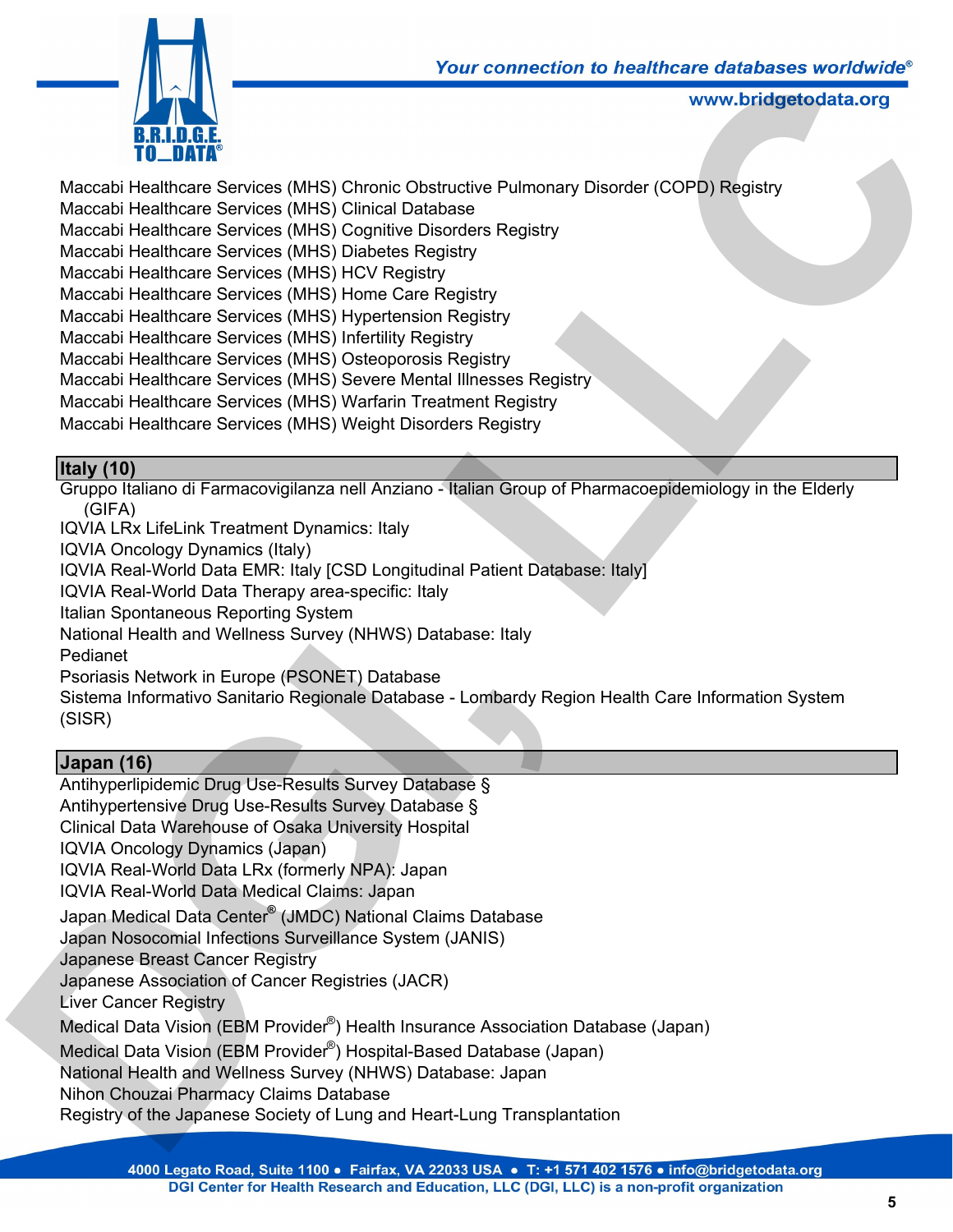

### **Kazakhstan (1)**

IQVIA LRx: Kazakhstan

# **Malta (1)**

Malta Congenital Anomalies Register (MCAR)

### **Mexico (2)**

IQVIA Oncology Dynamics (Mexico)

Registro Mexicano de Síndromes Coronarios Agudos - Mexican Registry of Acute Coronary Syndromes (RENASICA)

### **Namibia (1)**

Namibia National Cancer Registry (NNCR)

### **Netherlands (7)**

Achmea Health Database (AHD) (formerly Agis Health Database) § Integrated Primary Care Information Database (IPCI) InterAction Database (IADB.nl) IQVIA Xtrend LRx: Netherlands Netherlands Cancer Registry Netherlands Institute for Health Services Research (NIVEL) Primary Care Database (NPCD) PHARMO Database Network Four connection to healthcare databases worldwide<br>www.bridgetodata.org<br>dos - Mexican Registry of Acute Coronary Syndromes<br>alth Database) §

### **New Zealand (3)**

New Zealand Birth Defects Registry (NZBDR) New Zealand Cancer Registry (NZCR) New Zealand Mortality Collection (MORT) PHARMO Database Network<br> **New Zealand (3)**<br>
New Zealand Birth Defects Registry (NZBDR)<br>
New Zealand Cancer Registry (NZCR)<br>
New Zealand Mortality Collection (MORT)<br> **Nigeria (1)**<br>
Nigerian National System of Cancer Registr

### **Nigeria (1)**

Nigerian National System of Cancer Registries (NSCR)

### **Norway (3)**

Cancer Registry of Norway (CRN) Medical Birth Registry of Norway Norwegian Prescription Database (NorPD)

### **Poland (2)**

IQVIA Real-World Data Hospital: Poland IQVIA Real-World Data Longitudinal Rx (LRx): Poland

### **Portugal (2)**

IQVIA Real-World Data Hospital HPD: Portugal IQVIA Real-World Data Hospital IASIST: Portugal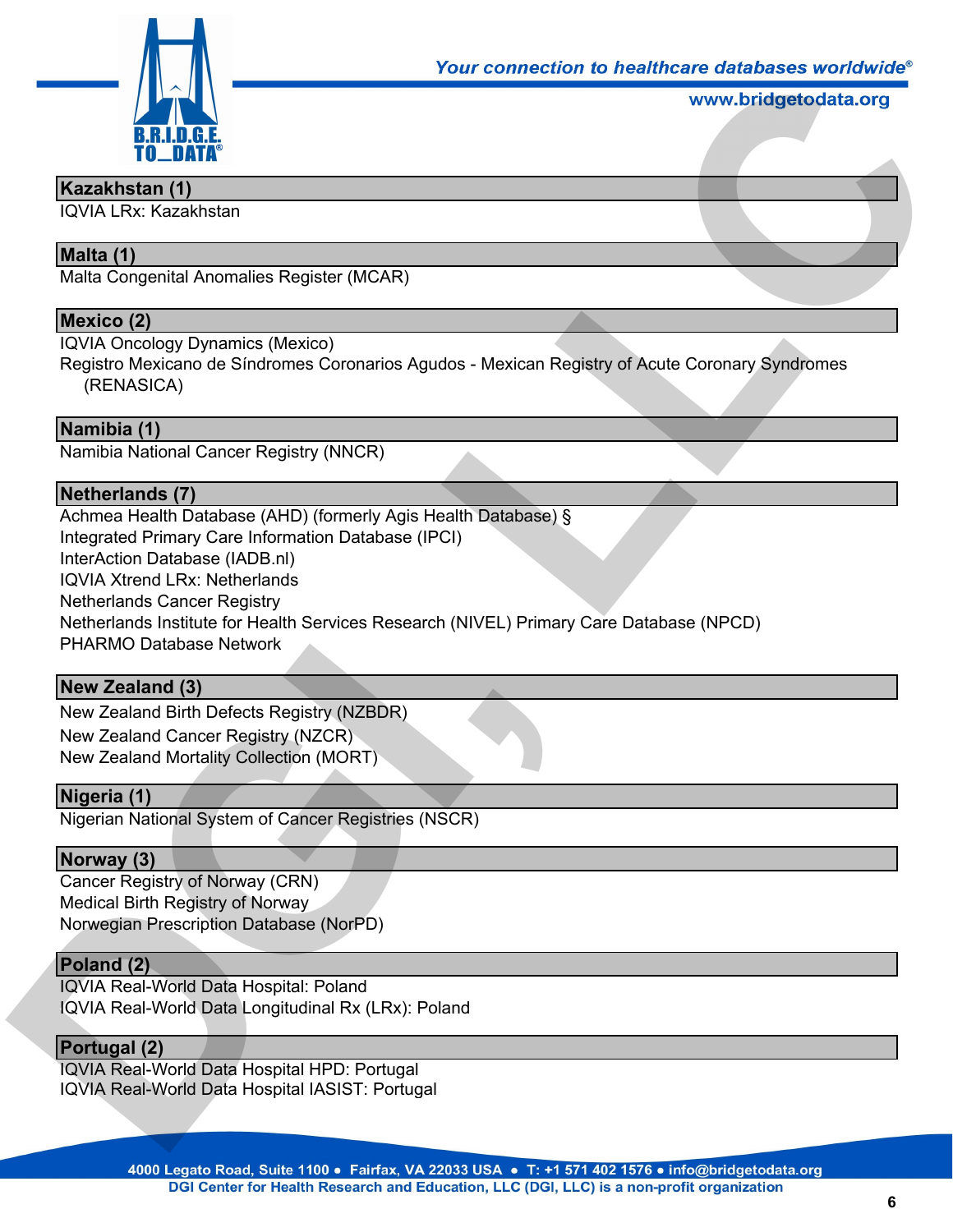

### **Republic of Serbia (1)**

Serbian Pharmacovigilance Database

# **Romania (1)**

IQVIA Oncology Dynamics (Romania)

### **Russian Federation (2)**

IQVIA LRx: Russian Federation

National Health and Wellness Survey (NHWS) Database: Russia

### **Saudi Arabia (1)**

IQVIA Oncology Dynamics (Saudi Arabia)

### **Singapore (5)**

Pan-Asian Resuscitation Outcomes Study (PAROS) Singapore Cancer Registry \*\* Singapore Myocardial Infarction Registry \*\* Singapore Renal Registry (SRR) \*\* Singapore Stroke Registry \*\*

### **South Korea (5)**

Health Insurance Review & Assessment Service (HIRA) Database IMS LifeLink™ Longitudinal Rx (LRx) Database: S. Korea § IQVIA Oncology Dynamics (South Korea) Korea National Cancer Incidence Database (KNCI DB) National Health and Wellness Survey (NHWS) Database: South Korea IMS LifeLink<sup>mu</sup> Longitudinal Rx (LRx) Database: S. Korea §<br>
IQVIA Oncology Dynamics (South Korea)<br>
Korea National Cancer Incidence Database (KNCI DB)<br>
National Health and Wellness Survey (NHWS) Database: South Korea<br>
Nati

### **Spain (11)**

BIFAP (Database for Pharmacoepidemiological Research in Primary Care / Base de datos para la Investigacion Farmacoepidemiologica en Atencion Primaria)

BIOBADADERM (Spanish registry of systemic therapy in psoriasis)

- Estudio Colaborativo Español de Malformaciones Congénitas Spanish Collaborative Study of Congenital Malformations (ECEMC)
- FEDRA (Farmacovigilancia Espanola Datos de Reacciones Adversas / Spanish Pharmacovigilance Data of Adverse Reactions)
- IQVIA Oncology Dynamics (Spain)

IQVIA Real-World Data EMR: Spain [CSD Longitudinal Patient Database: Spain]

IQVIA Real-World Data Hospital IASIST: Spain

IQVIA Real-World Data Longitudinal Rx (LRx): Spain §

National Health and Wellness Survey (NHWS) Database: Spain

National Rare Diseases Registry [Registro Nacional de Enfermedades Raras]

SIDIAP (The Information System for the Development of Research in Primary Care) (Spain)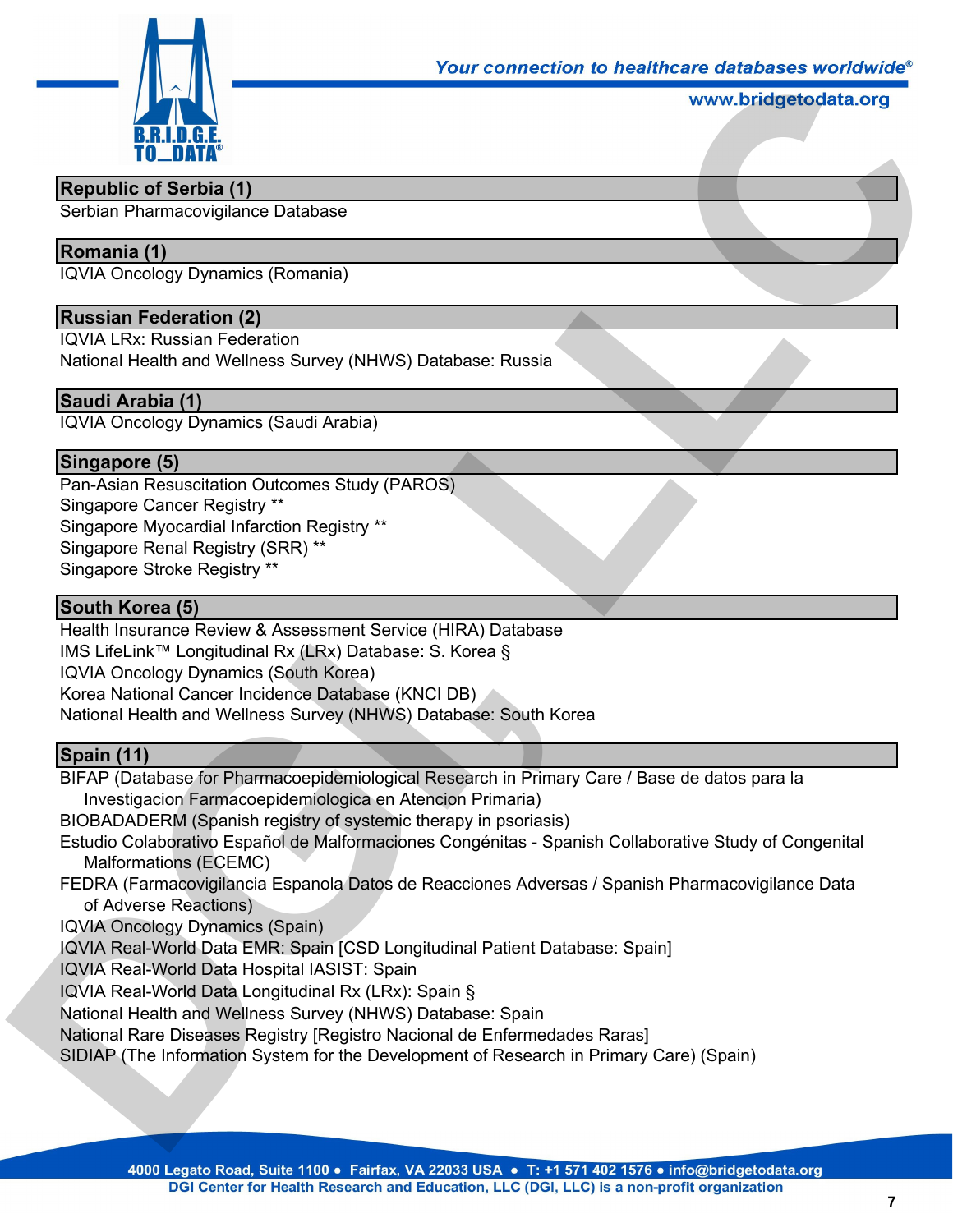

# **Sweden (12)**

BIG3 (Sweden) Dental Health Register of Sweden IMS LifeLink™ Clinical Evidence Based Prescription Analysis (CEBRxA) Database § IQVIA Swedish Prescription Registry - LRx RIKS-Stroke Register Swedish Cancer Registry Swedish Cause of Death Register Swedish Drug Information System (SweDIS) § Swedish Medical Birth Register Swedish National Patient Register Swedish Prescribed Drug Register VigiBase (WHO Adverse Drug Report (ADR) database) our connection to nealthcare databases worldwide<br>www.bridgetodata.org<br>www.bridgetodata.org<br>Discrement<br>Manage: Taiwan<br>Literland<br>Rabase: Taiwan<br>Cional Survey: Taiwan [IMS Oncology Analyzer] §

## **Switzerland (1)**

IQVIA Real-World Data Longitudinal Rx (LRx): Switzerland

### **Taiwan (4)**

National Health and Wellness Survey (NHWS) Database: Taiwan QuintilesIMS Real-World Data Oncology Cross-Sectional Survey: Taiwan [IMS Oncology Analyzer] § Taiwan Cancer Registry Taiwan National Health Insurance Research Database

### **Ukraine (2)**

Hospital-based Cancer Registry (HBCR), National Institute of Cancer National Cancer Registry of Ukraine

## **United Arab Emirates (1)**

IQVIA Real-World Data Medical Claims: United Arab Emirates (Dubai)

### **United Kingdom (27)**

British and Irish Network of Congenital Anomaly Researchers (BINOCAR) Cleft Registry and Audit NEtwork (CRANE) Database Clinical Practice Research Datalink (CPRD) (formerly General Practice Research Database - GPRD) Congenital Anomaly Register and Information Service for Wales (CARIS) Congenital Anomaly Register for Oxfordshire, Berkshire and Buckinghamshire (CAROBB) Drug Safety Research Unit (DSRU) Research Database East Midlands & South Yorkshire Congenital Anomalies Register (EMSYCAR) European Registration of Congenital Anomalies (EUROCAT) Hospital Episode Statistics (HES) Database IQVIA Hospital Treatment Insights - England IQVIA Oncology Dynamics (United Kingdom) IQVIA Real-World Data EMR [QuintilesIMS LifeLink Disease Analyzer™]: United Kingdom IQVIA Real-World Data Longitudinal Rx (LRx): United Kingdom IQVIA Real-World Data Oncology Cross-Sectional Survey: United Kingdom § Tawan Pacional Freadin Instalance Research Database<br> **Ukraine (2)**<br>
Hospital-based Cancer Registry (HBCR), National Institute of Cancer<br>
Nospital-based Cancer Registry of Ukraine<br> **United Arab Emirates (1)**<br> **Durited Arab**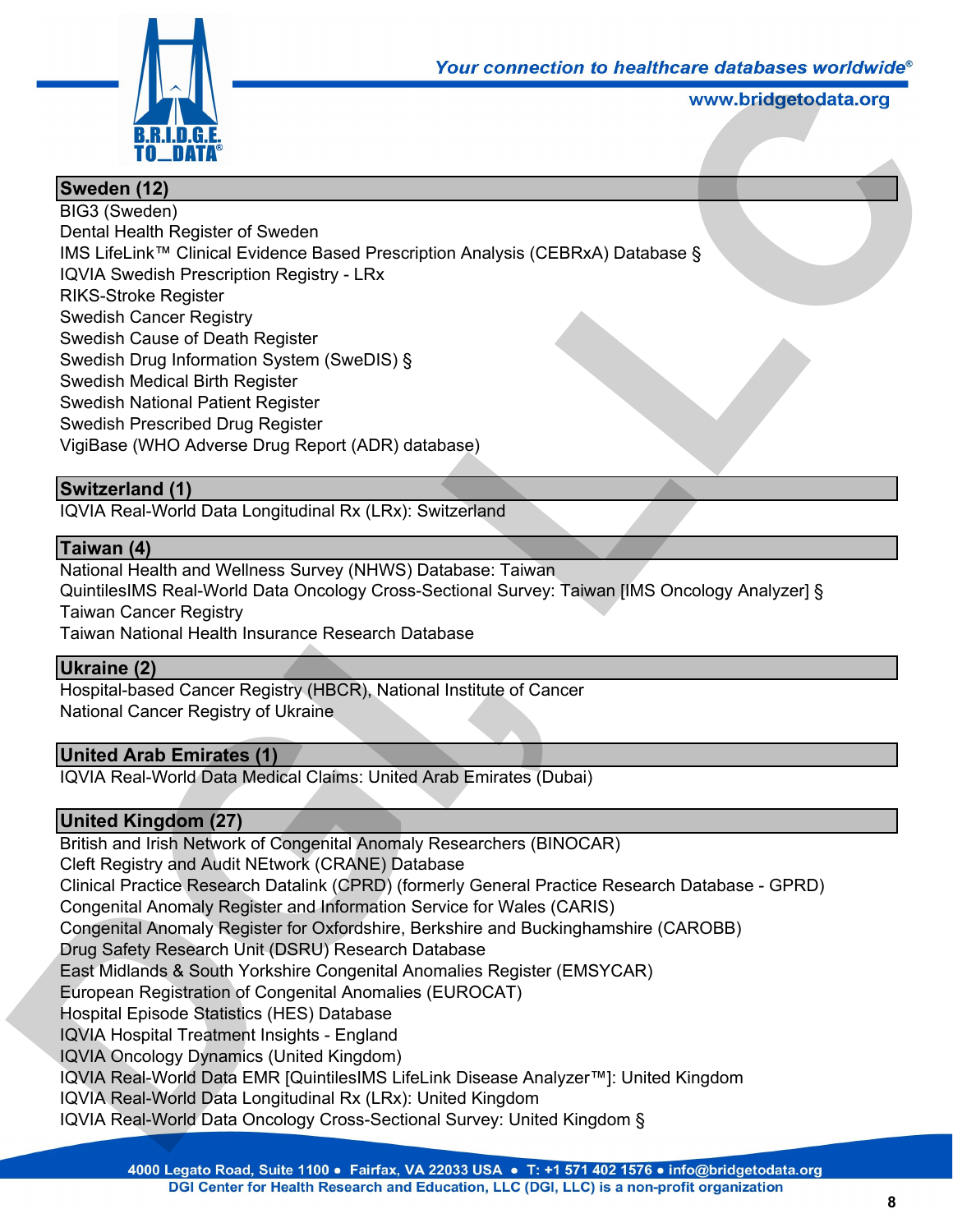

IQVIA Real-World Data Therapy Area Specific Database: Hospital Marketing Services Ltd. (HMSL) ISD (formerly PHS - Public Health Scotland) (United Kingdom) National Congenital Rubella Surveillance Programme National Down Syndrome Cytogenetic Register (NDSCR) National Health and Wellness Survey (NHWS) Database: United Kingdom Next Steps (formerly Longitudinal Study of Young People in England - LSYPE) Northern Congenital Abnormality Survey (NorCAS) The Primary Care Clinical Informatics Unit (PCCIU) Database South West Congenital Anomaly Register (SWCAR) Systemic Anti-Cancer Therapy Database (SACT) - United Kingdom \*\* The Health Improvement Network (THIN) UK Biobank Wessex Antenatally Detected Anomalies Register (WANDA) Tour connection to nealthcare databases worldwide<br>
www.bridgetodata.org<br>
me<br>
mac<br>
database: Hospital Marketing Services Ltd. (HMSL)<br>
DSCR)<br>
DSCR)<br>
Database<br>
People in England - LSYPE)<br>
Database<br>
R)<br>
United Kingdom \*\*<br>
(WAN

# **USA (104)**

AACR Project Genomics Evidence Neoplasia Information Exchange (GENIE) Alaska Cancer Registry AnalytiCare Long Term Care (LTC) Data Anolinx Active Patient Network (AAPN) § Behavioral Risk Factor Surveillance System (BRFSS) The Cardiovascular Health Study (CHS) Cerner Enviza CancerMPact® Cerner Enviza EHR Database Cerner Enviza Epi Database® (USA) Cooperative Human Tissue Network (CHTN) CorEvitas Rheumatoid Arthritis (RA) Registry \*\* Coronary Artery Risk Development in Young Adults (CARDIA) Study \*\* Cost-Effectiveness Analysis (CEA) Registry **COTA** DaVita National EMR Dataset Department of Defense (DoD) Military Health Services (MHS) Electronic Health Records Database Drug Abuse Warning Network (DAWN) eMAX Health EMR Claims+ FDA Adverse Event Reporting System (FAERS) (formerly AERS) Flatiron RWE Data for Oncology Global Registry of Acute Coronary Events (GRACE) § Harvard Pilgrim Health Care HealthCore Integrated Research Database (HIRD) HealthCore Integrated Research Environment (HIRE) – Oncology Health Nutrition and Population Statistics (HNPS) Database IBM<sup>®</sup> MarketScan<sup>®</sup> Commercial Claims and Encounters IBM® MarketScan® Dental Database (USA) IBM® MarketScan® Hospital Drug Database Cerner Enviza CancerMPact<sup>®</sup><br>Cerner Exviza EHR Database<br>Cerner Enviza EHR Database<br>Cerner Enviza Epi Database<sup>®</sup> (USA)<br>CorSu'tas Rheumatoid Arthritis (RA) Registry \*\*<br>Corsumy Artery Risk Development in Young Adults (CARDIA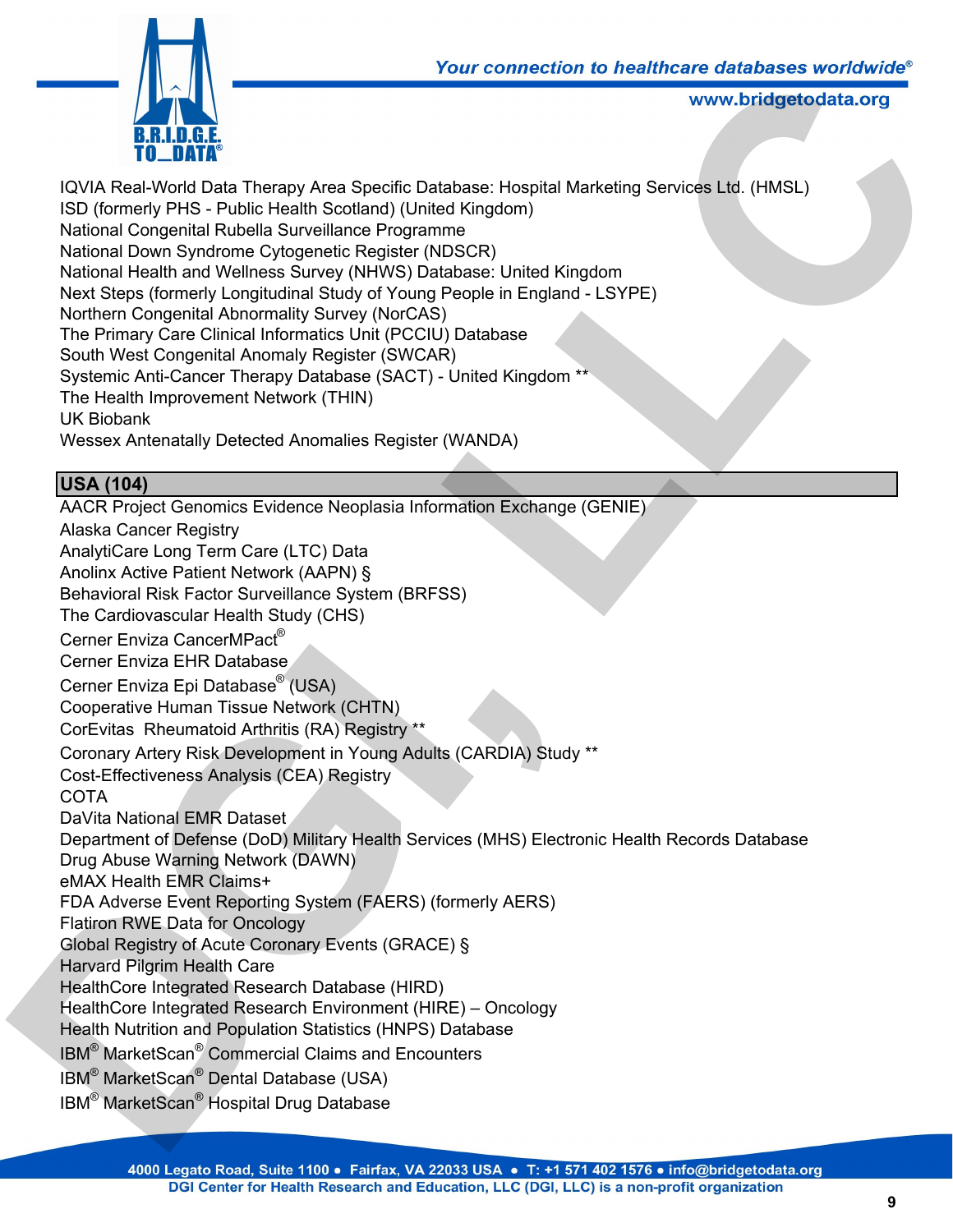

IBM® MarketScan® Medicaid Database IBM® MarketScan® Medicare Database IMPACT National Managed Care Benchmark Database § Inovalon Medical Outcomes Research for Effectiveness and Economics Registry (MORE2 Registry®) (USA) IntrinsiQ Database IQVIA PharMetrics Plus (USA) IQVIA Real-World Data EMR: USA [Ambulatory EMR Data] IQVIA Real-World Data Healthcare Information Assets: USA IQVIA Real-World Data Hospital: USA (QuintilesIMS LifeLink™: Hospital Charge Data Master (CDM) - USA) IQVIA Real-World Data Oncology EMR: USA Medical Expenditure Panel Survey (MEPS) Medi-Cal Paid Claims File Medicare \*\* MediGuard (formerly iGuard) MedMining (formerly Geisinger) § Multiple Risk Factor Intervention Trial (MRFIT) National Ambulatory Medical Care Survey (NAMCS) National Amyotrophic Lateral Sclerosis (ALS) Registry National Birth Defects Prevention Network (NBDPN) \*\* National Death Index (NDI) National Disease and Therapeutic Index (NDTI) National Electronic Injury Surveillance System (NEISS) National Epidemiologic Survey on Alcohol and Related Conditions (NESARC) National Health and Nutrition Examination Survey (NHANES) NHANES I Epidemiologic Followup Study (NHEFS) National Health Interview Survey (NHIS) National Health and Wellness Survey (NHWS) Database: USA National Home and Hospice Care Survey (NHHCS) National Hospital Ambulatory Medical Care Survey (NHAMCS) National Hospital Care Survey (NHCS) National Hospital Discharge Survey (NHDS) National Longitudinal Mortality Study (NLMS) National Longitudinal Study of Adolescent to Adult Health (Add Health) National Nursing Home Survey (NNHS) National Poison Data System (NPDS, formerly TESS) National Post-acute and Long-term Care Study (NPALS) (formerly NSLTCP) National Registry of Drug-Induced Ocular Side Effects (NRDIOSE) National Spinal Cord Injury Database National Survey of Residential Care Facilities (NSRCF) National Survey on Drug Use and Health (NSDUH) National Tuberculosis Surveillance System (CDC) National Veterans Affairs (VA) Dataset National Vital Statistics System (NVSS) - Birth Data National Vital Statistics System (NVSS) - Fetal Death Data National Electronic Injury Surveillance System (NEISS)<br>National Epidemiologic Survey on Acohol and Related Conditions (NESAI<br>National Health and Nutrition Examination Survey (NHANES)<br>NHANES I Epidemiologic Followup Study ( *Lour connection to nealthcare databases worldwide*<br>
www.bridgetodata.org<br>
www.bridgetodata.org<br>
shess and Economics Registry (MORE2 Registry®) (USA)<br>
MR Data]<br>
sets: USA<br>
IS LifeLink™: Hospital Charge Data Master (CDM) -